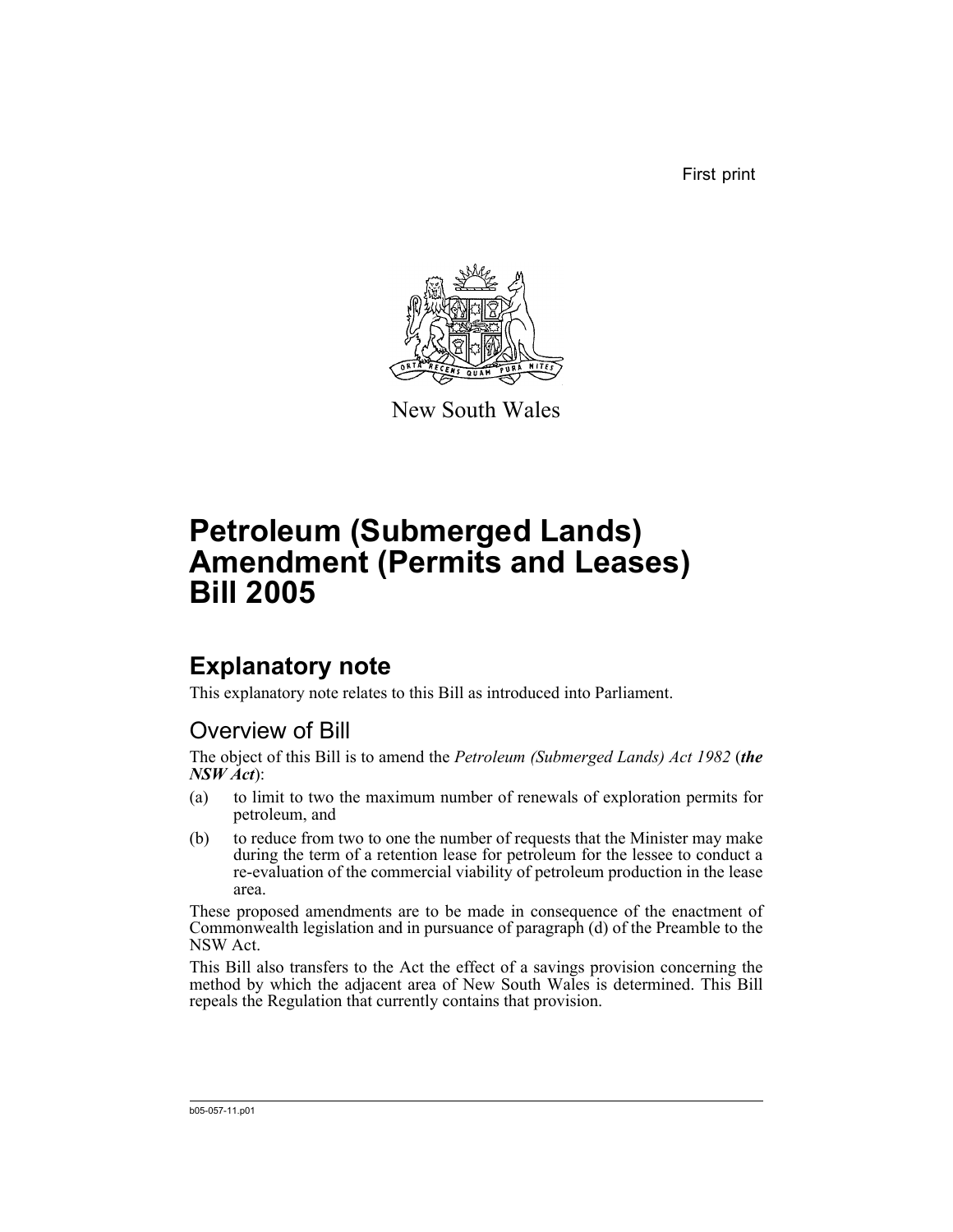Explanatory note

### Outline of provisions

**Clause 1** sets out the name (also called the short title) of the proposed Act.

**Clause 2** provides for the commencement of the proposed Act on the date of assent.

**Clause 3** is a formal provision that gives effect to the amendments to the *Petroleum (Submerged Lands) Act 1982* set out in Schedules 1 and 2.

**Clause 4** repeals the *Petroleum (Submerged Lands) Savings Regulation 2000* as a consequence of the amendments made by Schedule 2 [1] and [2].

#### **Schedule 1 Amendments relating to permits and leases**

**Schedule 1 [1] and [2]** limit to two the maximum number of renewals of an exploration permit for petroleum. The amendments do not apply to existing permits.

**Schedule 1 [3] reduces from two to one the number of requests that the Minister may** make during the term of a retention lease for petroleum for the lessee to conduct a re-evaluation of the commercial viability of petroleum production in the lease area.

**Schedule 1 [7]** ensures that the amendment made by Schedule 1 [3] applies in respect of existing leases.

**Schedule 1 [4]–[6]** provides for the making of savings and transitional regulations consequent on the enactment of the proposed Act.

#### **Schedule 2 Amendments by way of statute law revision**

**Schedule 2 [1] and [2]** transfer to the *Petroleum (Submerged Lands) Act 1982* the effect of a savings provision in the *Petroleum (Submerged Lands) Savings Regulation 2000.* That provision was made to ensure that the area identified in the NSW Act as *the adjacent area* of New South Wales did not change as a consequence of the repeal and re-enactment of section 7 of the NSW Act by the *Survey (Geocentric Datum of Australia) Act 1999*, which changed the method used to determine positions from the Australian Geodetic Datum to the Geocentric Datum of Australia.

**Schedule 2 [3]** updates an outdated reference.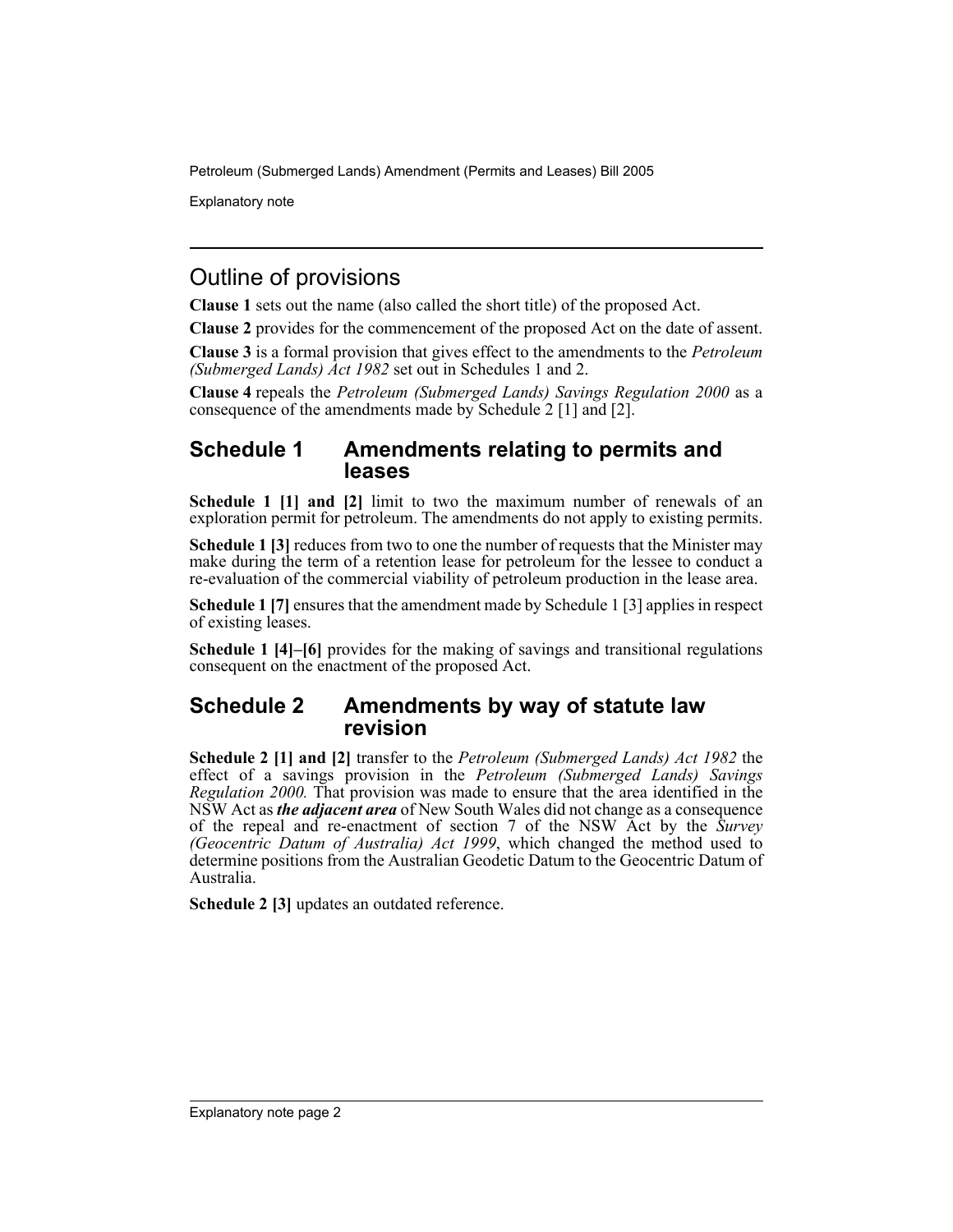First print



New South Wales

# **Petroleum (Submerged Lands) Amendment (Permits and Leases) Bill 2005**

## **Contents**

|            |                                                                  | Page |
|------------|------------------------------------------------------------------|------|
|            | Name of Act                                                      |      |
|            | Commencement                                                     | 2    |
|            | Amendment of Petroleum (Submerged Lands) Act 1982<br>No 23       | 2    |
| 4          | Repeal of Petroleum (Submerged Lands) Savings<br>Regulation 2000 | 2    |
| Schedule 1 | Amendments relating to permits and leases                        | 3    |
| Schedule 2 | Amendments by way of statute law revision                        | 5    |
|            |                                                                  |      |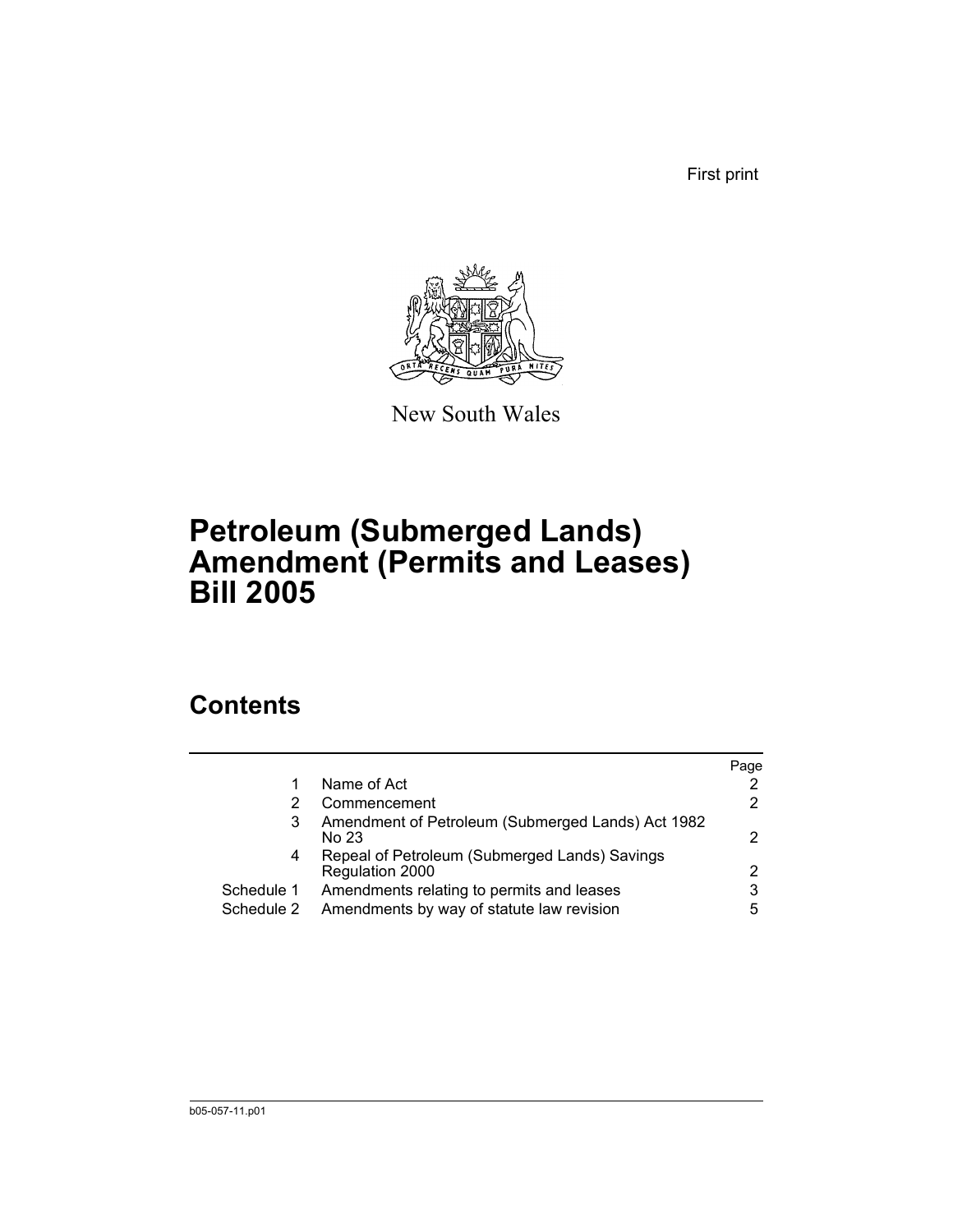Petroleum (Submerged Lands) Amendment (Permits and Leases) Bill 2005 **Contents** 

Page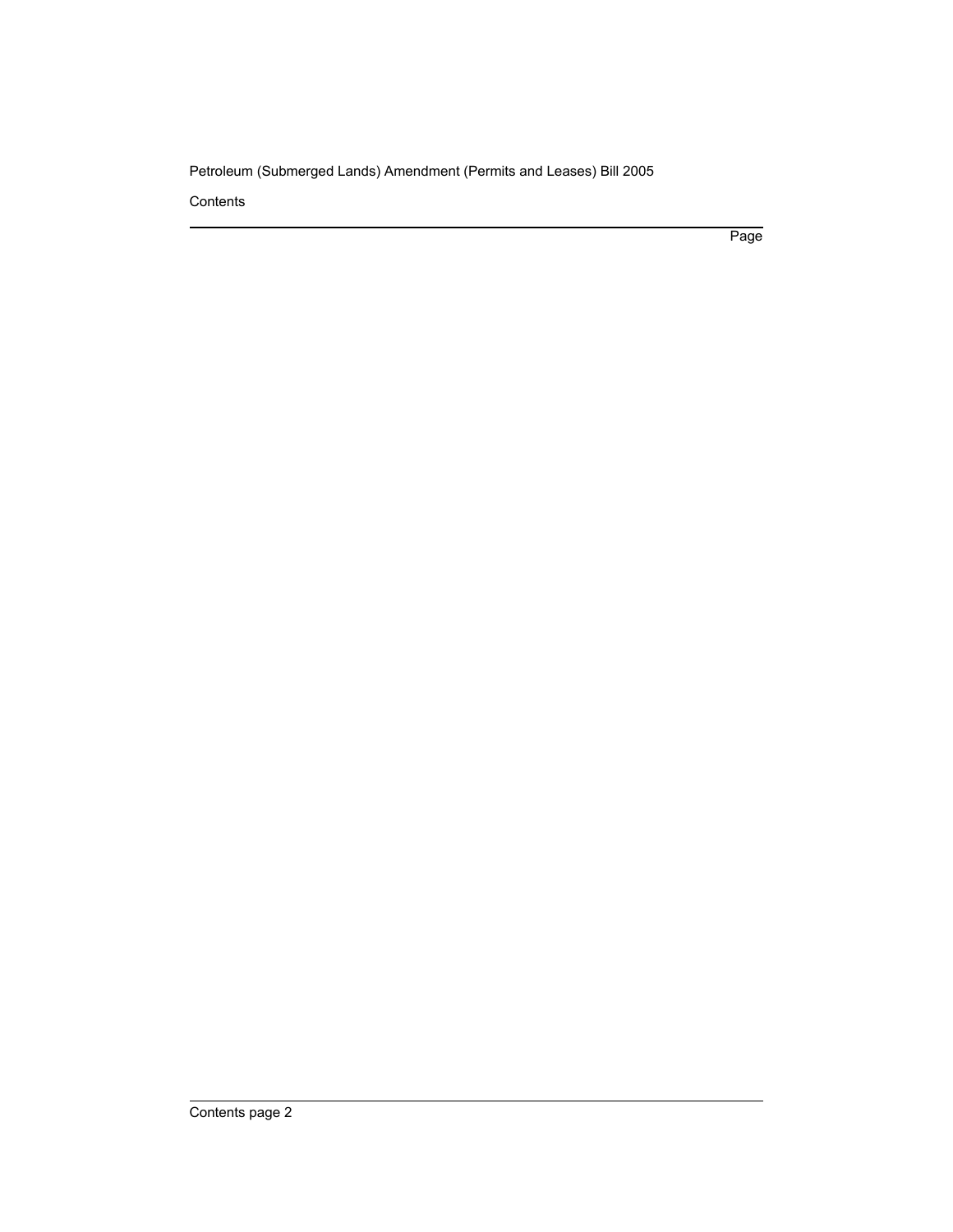

New South Wales

No , 2005

#### **A Bill for**

An Act to amend the *Petroleum (Submerged Lands) Act 1982* in relation to renewals of exploration permits for petroleum and the imposition of conditions on retention leases for petroleum and in relation to the identification of certain land; and for other purposes.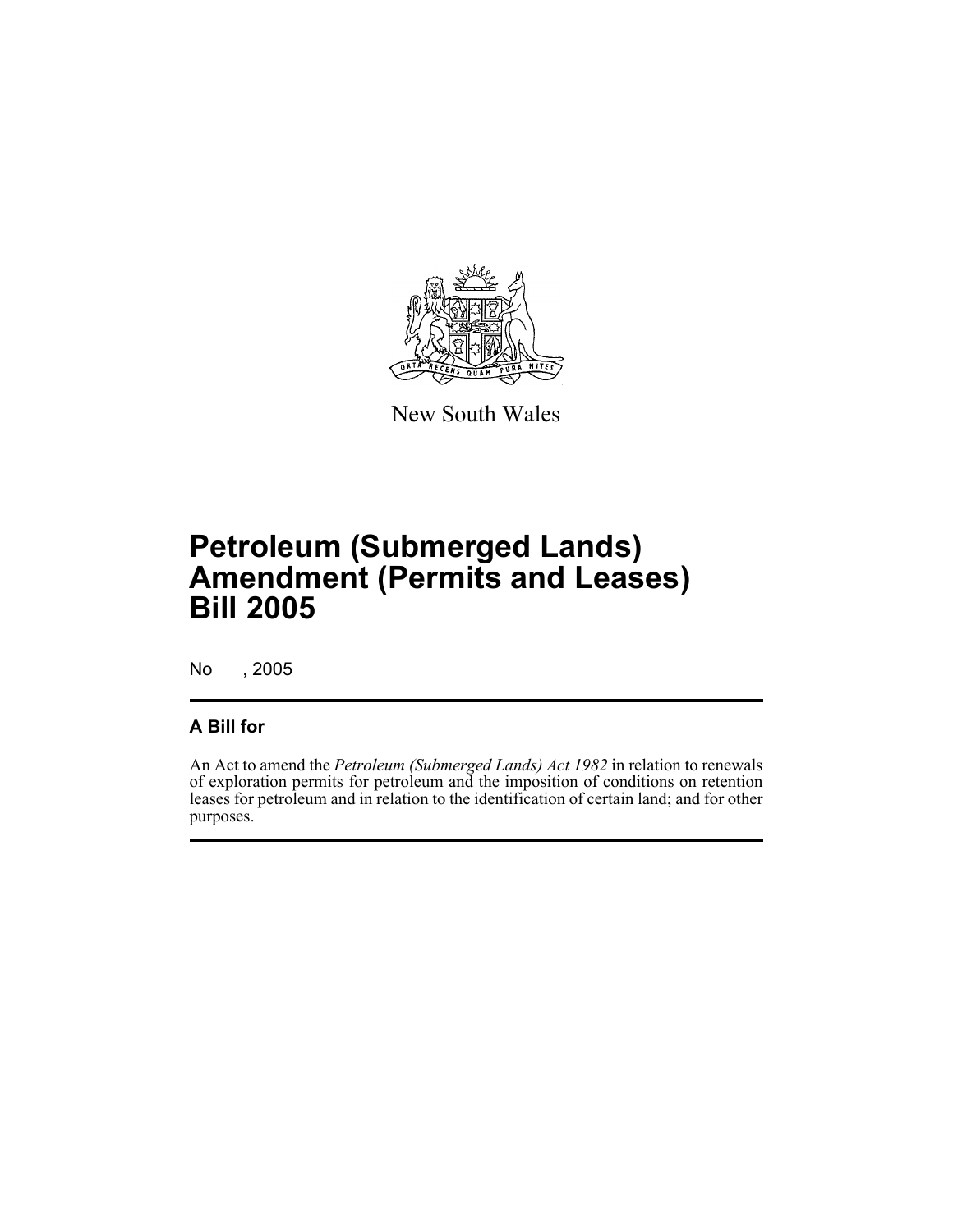<span id="page-5-2"></span><span id="page-5-1"></span><span id="page-5-0"></span>

|   | The Legislature of New South Wales enacts:                                                     |                     |
|---|------------------------------------------------------------------------------------------------|---------------------|
| 1 | Name of Act                                                                                    | $\overline{2}$      |
|   | This Act is the Petroleum (Submerged Lands) Amendment (Permits and<br>Leases) Act 2005.        | 3<br>$\overline{4}$ |
| 2 | <b>Commencement</b>                                                                            | 5                   |
|   | This Act commences on the date of assent.                                                      | 6                   |
| 3 | Amendment of Petroleum (Submerged Lands) Act 1982 No 23                                        | 7                   |
|   | The <i>Petroleum (Submerged Lands) Act 1982</i> is amended as set out in<br>Schedules 1 and 2. | 8<br>9              |
| 4 | Repeal of Petroleum (Submerged Lands) Savings Regulation 2000                                  | 10                  |
|   | The Petroleum (Submerged Lands) Savings Regulation 2000 is<br>repealed.                        | 11<br>12            |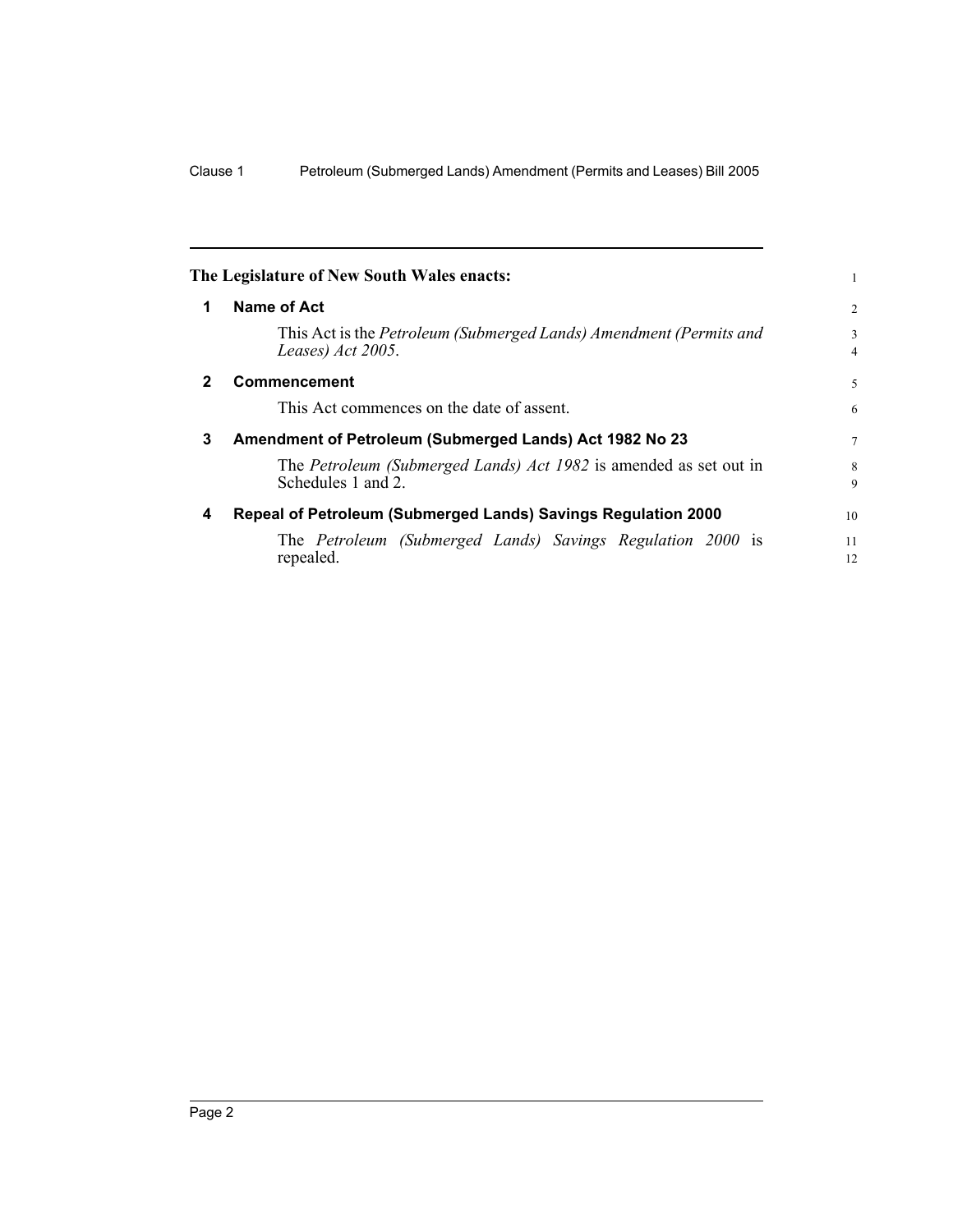Amendments relating to permits and leases Schedule 1

<span id="page-6-0"></span>

|     | <b>Schedule 1</b> |                    | Amendments relating to permits and<br>leases                                                                              | $\mathbf{1}$<br>$\overline{2}$ |
|-----|-------------------|--------------------|---------------------------------------------------------------------------------------------------------------------------|--------------------------------|
|     |                   |                    | (Section 3)                                                                                                               | 3                              |
| [1] |                   |                    | Section 31 Application for renewal of permit                                                                              | $\overline{4}$                 |
|     |                   |                    | Omit "section 32" from section 31 (1). Insert instead "sections 32 and 32A".                                              | 5                              |
| [2] |                   | <b>Section 32A</b> |                                                                                                                           | 6                              |
|     |                   |                    | Insert after section 32:                                                                                                  | $\overline{7}$                 |
|     | 32A               |                    | Certain permits cannot be renewed more than twice                                                                         | 8                              |
|     |                   | (1)                | This section applies to an application for the renewal of a permit<br>if                                                  | 9<br>10                        |
|     |                   |                    | the original permit was granted under section 23:<br>(a)                                                                  | 11                             |
|     |                   |                    | on or after 1 January 2006, and<br>(i)                                                                                    | 12                             |
|     |                   |                    | as a result of an application made in response to an<br>(ii)<br>invitation in an instrument that was published under      | 13<br>14                       |
|     |                   |                    | section 21 (1) on or after 1 January 2006, or                                                                             | 15                             |
|     |                   |                    | the original permit was granted under section 28 on or after<br>(b)<br>1 January 2006.                                    | 16<br>17                       |
|     |                   | (2)                | A permittee must not make such an application if it could result<br>in the original permit being renewed more than twice. | 18<br>19                       |
| [3] |                   |                    | <b>Section 39H Conditions of lease</b>                                                                                    | 20                             |
|     |                   |                    | Omit "2 notices" from section 39H (4). Insert instead "a notice".                                                         | 21                             |
| [4] |                   |                    | Schedule 4 Savings, transitional and other provisions                                                                     | 22                             |
|     |                   |                    | Insert before Part 1:                                                                                                     | 23                             |
|     |                   |                    | <b>Part 1AA Preliminary</b>                                                                                               | 24                             |
| [5] |                   | <b>Schedule 4</b>  |                                                                                                                           | 25                             |
|     | item $[4]$ ).     |                    | Renumber clause 3 as clause 1AA and insert it in Part 1AA (as inserted by                                                 | 26<br>27                       |
| [6] |                   | <b>Schedule 4</b>  |                                                                                                                           | 28                             |
|     |                   |                    | Insert at the end of clause $1AA(1)$ (b) (as renumbered by item [5]):                                                     | 29                             |
|     |                   |                    | Petroleum (Submerged Lands) Amendment (Permits and Leases)<br>Act 2005                                                    | 30<br>31                       |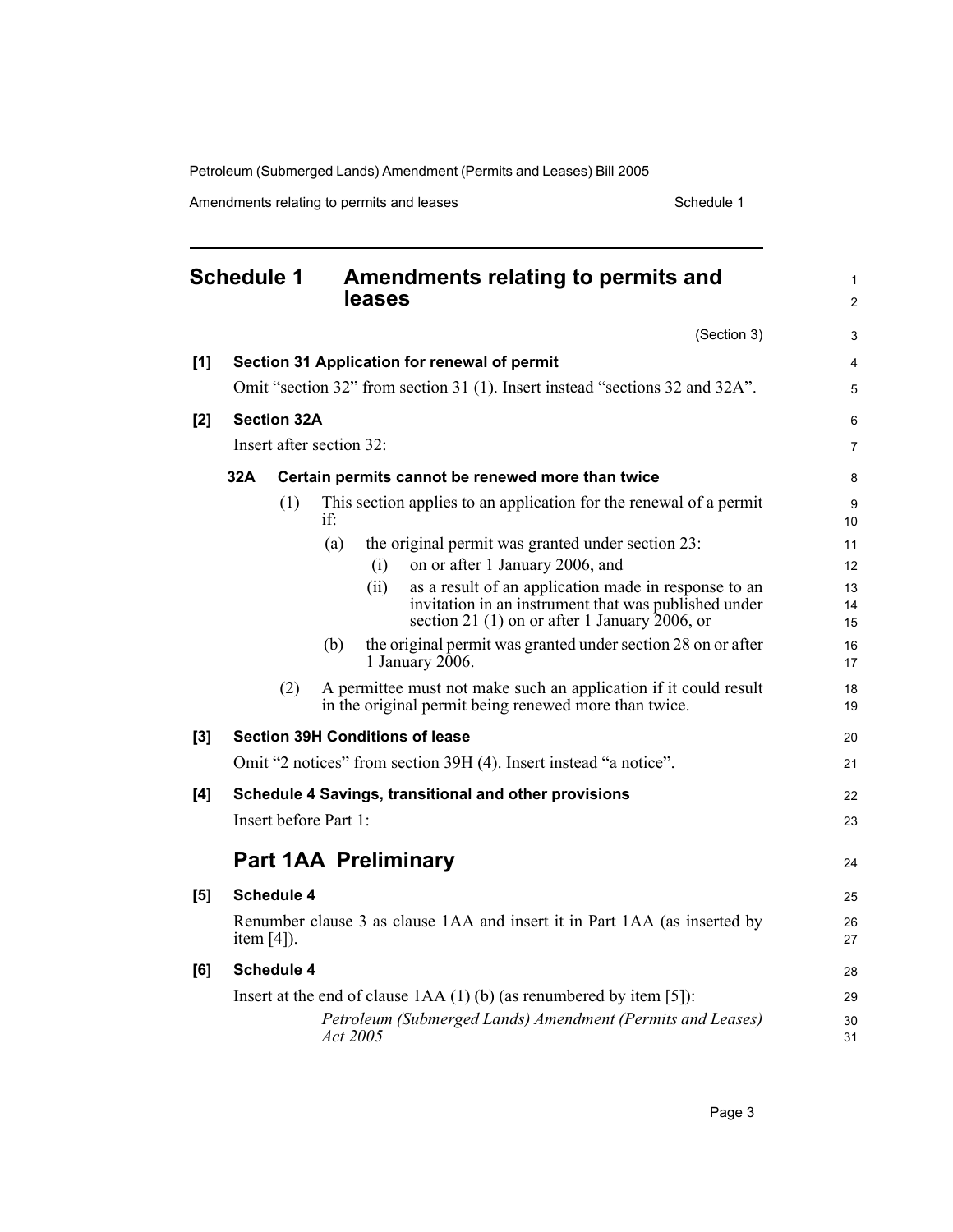1 2

3 4 5

Schedule 1 Amendments relating to permits and leases

#### **[7] Schedule 4, Part 3**

Insert after clause 5:

#### **Part 3 Provision consequent on enactment of Petroleum (Submerged Lands) Amendment (Permits and Leases) Act 2005**

#### **6 Saving of existing conditions**

If, before the commencement of the amendment to section 39H made by the *Petroleum (Submerged Lands) Amendment (Permits and Leases) Act 2005*:

- (a) a lessee had already complied with a notice of the kind referred to in section  $39H(3)$  during the term of the lease, and
- (b) the Minister had given to the lessee during that term a further notice of that kind, and
- (c) the lessee had not complied with the further notice,

this Act has effect, after the commencement of that amendment, as if the Minister had not given the further notice.